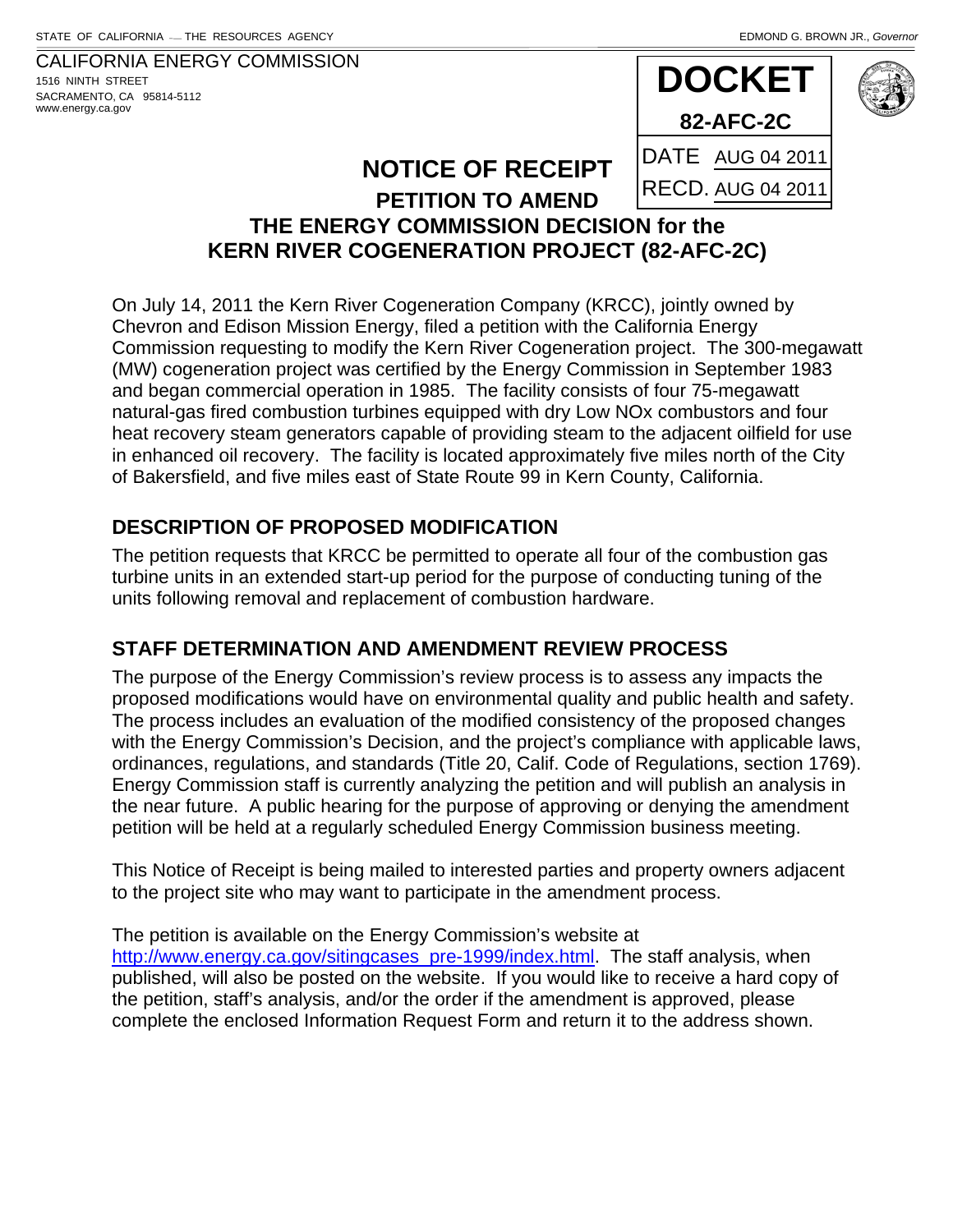Notice of Receipt Page 2

If you have any comments or questions, please contact Mary Dyas, Compliance Project Manager, at (916) 651-8891, or by fax to (916) 654-3882, or via e-mail at: mdyas@energy.state.ca.us within 14 days of the date of this notice.

For further information on how to participate in this proceeding, please contact the Energy Commission Public Adviser's Office, at (916) 654-4489, or toll free in California at (800) 822-6228, or by e-mail at publicadviser@energy.state.ca.us. News media inquiries should be directed to the Energy Commission Media Office at (916) 654-4989, or by e-mail at mediaoffice@energy.state.ca.us.

Date:

**CHRISTOPHER J. MARXEN** Compliance Office Manager Siting, Transmission & Environmental Protection Division

Enclosure: Information Request Form

Mail List # **789**